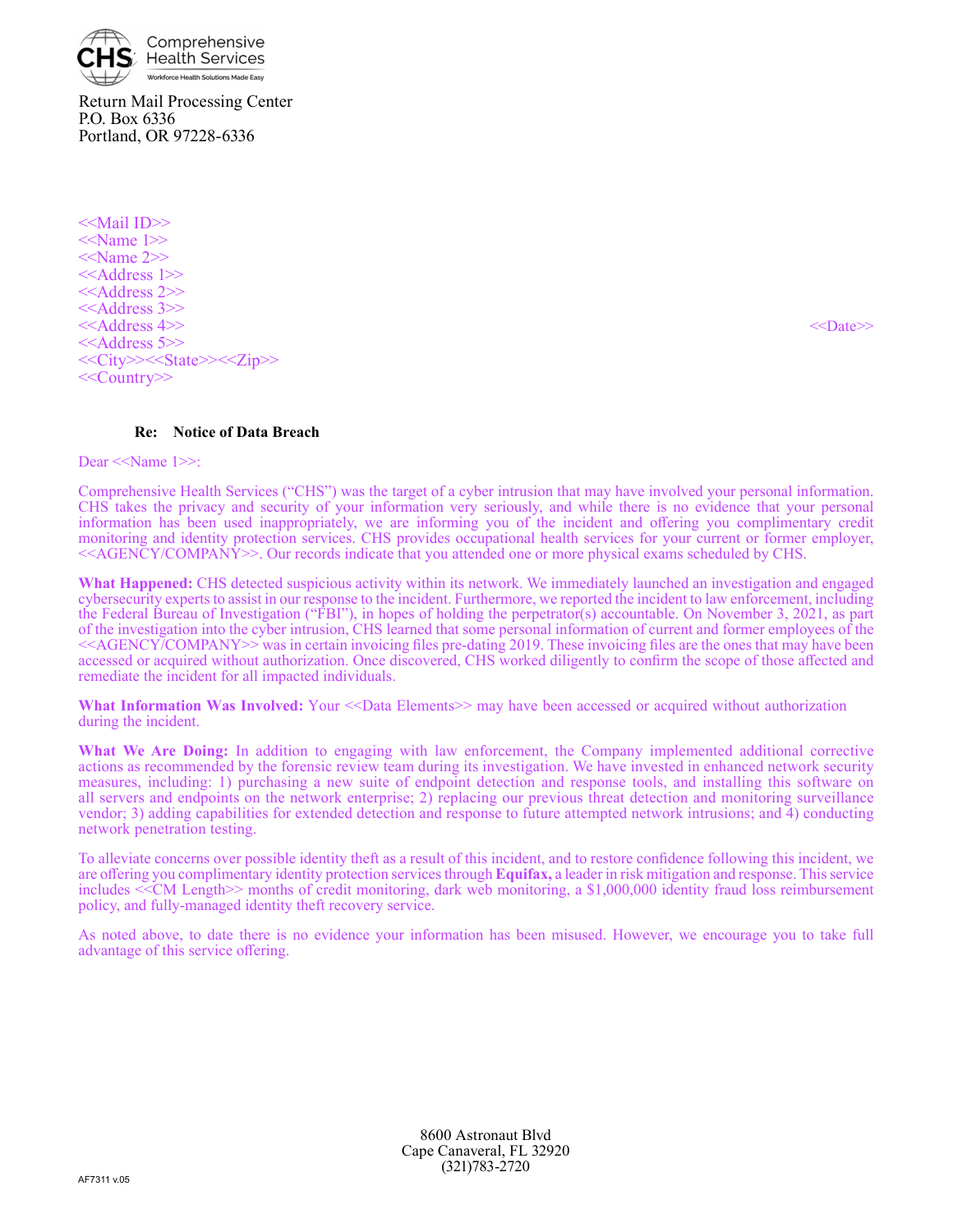**What You Can Do:** We encourage you to enroll in the services offered by going to **www.equifax.com/activate** and using the enrollment code <<ENROLLMENT CODE>> to initiate those services. Please note that the deadline to enroll is <<Enrollment DEADLINE>>.

**Please also note that neither CHS nor** <<AGENCY/COMPANY>> **will contact you to confirm any personally identifiable information. If you are contacted by anyone purporting to represent CHS or** <<AGENCY/COMPANY>> **and asking you for your information, do not provide it.**

**For More Information:** If you have any questions regarding the incident or would like assistance with enrolling in the services offered, please call <<CC Number and hours>>.

We remain dedicated to protecting your personal information and deeply regret any concern or inconvenience this may cause you.

Sincerely,

Comprehensive Health Services